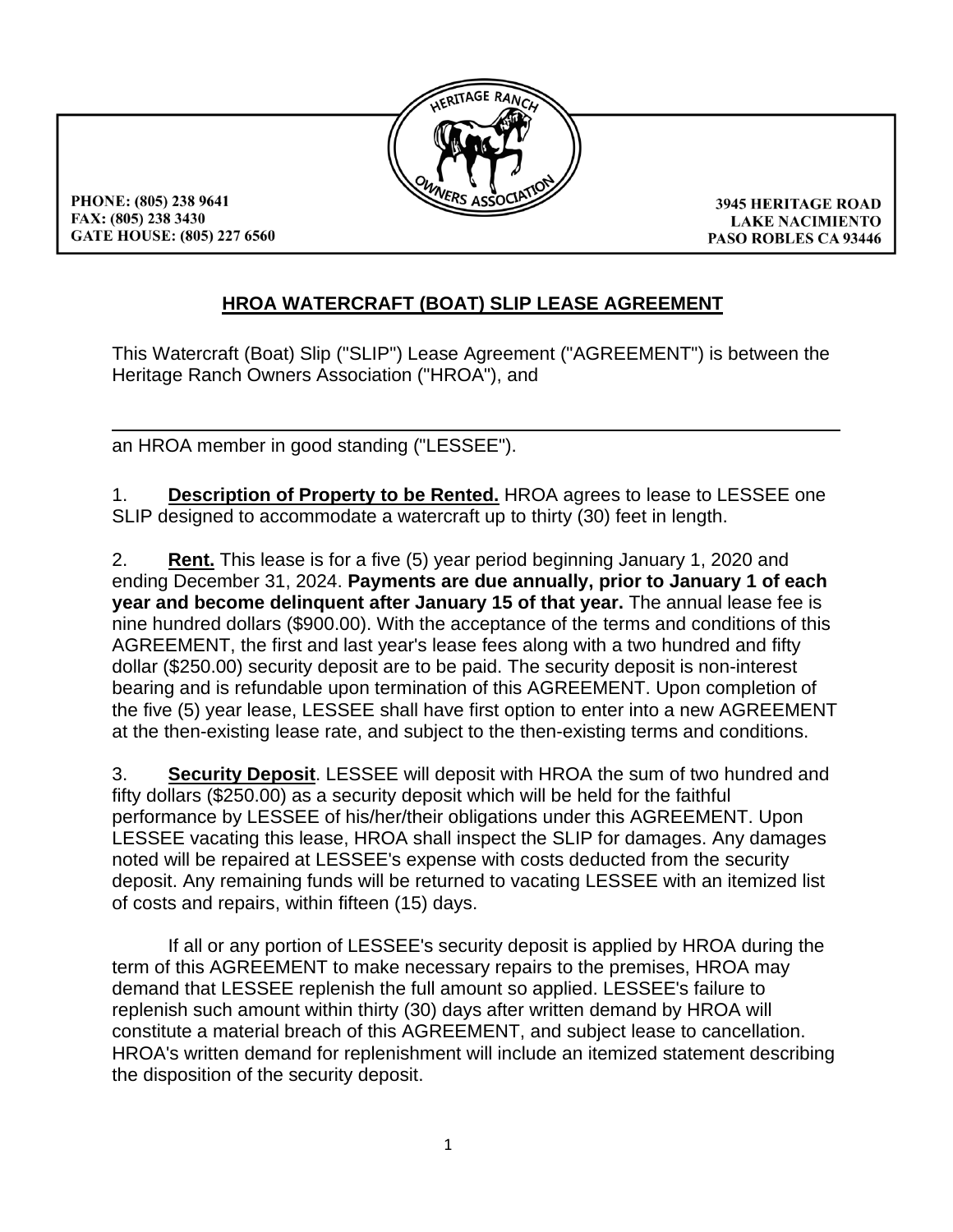4. **Individuals Authorized to Use SLIP.** The SLIP will be used only by LESSEE and his/her/their guests. HROA shall be notified in advance by the LESSEE in writing that authorization has been granted for use of the SLIP by a person other than the LESSEE and the dates provided for said use by other than the LESSEE. The LESSEE is responsible for the conduct of said individual, who is required to register with HROA prior to use of said SLIP, which includes providing proof of insurance, the watercraft registration and CF #, and payment of a fee to HROA as determined by the HROA Board of Directors.

5. **Indemnification of HROA.** LESSEE agrees to indemnify, defend and hold harmless HROA from any liability arising before termination of this AGREEMENT for personal injuries or property damage caused by the negligent, willful, or intentional conduct of LESSEE or his/her/their guests or whenever immediate physical action is required by any HROA representative to prevent further damage to either personal property or the environment as outlined in the Watercraft (Boat) Slip Response Policy. HROA shall not be liable to LESSEE for any loss due to theft, vandalism, fire, collision, natural disaster or water level fluctuation unless found negligent.

6. **Assignment and Subletting.** LESSEE may not sublet the SLIP under any circumstances.

7. **Use of Premises.** The SLIP is rented to LESSEE for personal purposes only and may not be used by LESSEE for any commercial or other purpose.

8. **LESSEE Obligations.** LESSEE agrees to perform the following obligations:

- A. To refrain from destroying, defacing, damaging, impairing or removing any part of the SLIP or permitting any person to commit such acts.
- B. To provide HROA with a copy of all LESSEE's watercraft registrations.
- C. To provide HROA with proof of homeowners insurance or an umbrella policy with the following minimum coverage of no less than \$500.000 in personal liability and property damage coverage and must also name "Heritage Ranch Owners Association" as "certificate holder".
- D. To keep watercraft in the SLIP assigned to LESSEE and to display the provided HROA current year HROA decal on watercraft kept in the SLIP as instructed by HROA.
- E. To tie up the watercraft in a safe and proper manner (per the instruction sheet provided with this AGREEMENT) so as not to damage the SLIP or other watercraft.
- F. To keep the gate locked at all times. The key provided for this gate is not to be duplicated or transferred. Upon termination of this AGREEMENT, LESSEE shall return the key to HROA. There will be a \$25.00 key replacement charge, if lost or not returned.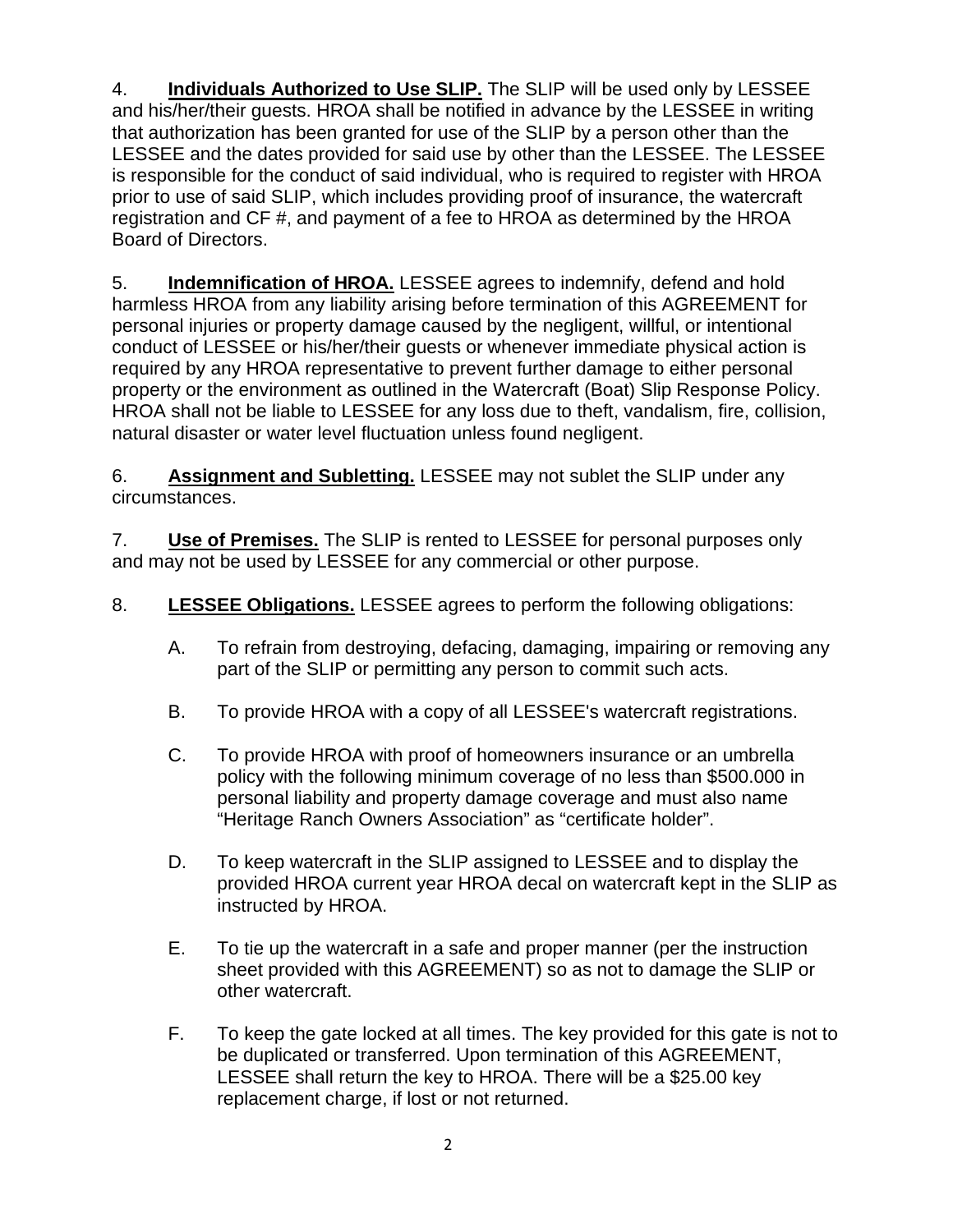- G. To not block other SLIP LESSEE's passage to their watercraft.
- H. To remove the watercraft from the SLIP when requested by HROA for maintenance, operations or safety.
- I. To keep only one (1) watercraft at each SLIP (no jet skis or dinghies are to be tied behind watercraft in SLIP).
- J. LESSEE may not disturb, annoy, endanger, or interfere with other SLIP LESSEEs or his/her/their guests. LESSEE may not use the SLIP for any unlawful purpose, violate any law or ordinance, or commit waste or nuisance in connection with his/her/their use of the SLIP.
- K. The SLIP is to be used for access to and from watercraft only. Therefore, no loitering on or fishing or swimming or diving from any SLIP, dock, or the walk ramp is permitted.
- L. LESSEE shall refrain from leaving chairs, ice chests, towels, etc. on or near the SLIP unattended, and shall refrain from leaving same-on the dock or walk ramp.
- M. LESSEE shall not alter the SLIP in any way or attach anything to it including but not limited to: lockers, extra tie-downs, bumpers or carpets.
- N. If repairs are necessary, the LESSEE shall inform HROA of the need for such repairs via a written form available at the HROA Office.

9. **Water Level Fluctuations.** LESSEE understands that Lake Nacimiento water levels are controlled by the Monterey County Water Resources Agency. HROA will make every effort to notify LESSEE of impending severe water level fluctuations. Water levels may drop so low that watercraft must be removed from the SLIPs. In this case, no refunds of fees will be given.

10. **Early Termination by LESSEE.** In the event that LESSEE terminates the AGREEMENT, or otherwise vacates the SLIP prior to the expiration of the AGREEMENTS term, LESSEE shall not be entitled to any refund unless there are no other vacancies available for prospective LESSEEs and a waiting list exists and only then, Upon HROA's receipt of payment and evidence of insurance, etc. from the new LESSEE. In the above described release of the SLIP the vacating LESSEE's lease fees will be prorated.

11. **Early Termination by HROA.** In the event that any of the following occurs, it shall be cause for immediate termination of this AGREEMENT by HROA prior to the expiration of the AGREEMENT's term at which time LESSEE shall not be entitled to any refund unless there are no other vacancies available for prospective LESSEEs and a waiting list exists and only then, upon HROA's receipt of payment and evidence of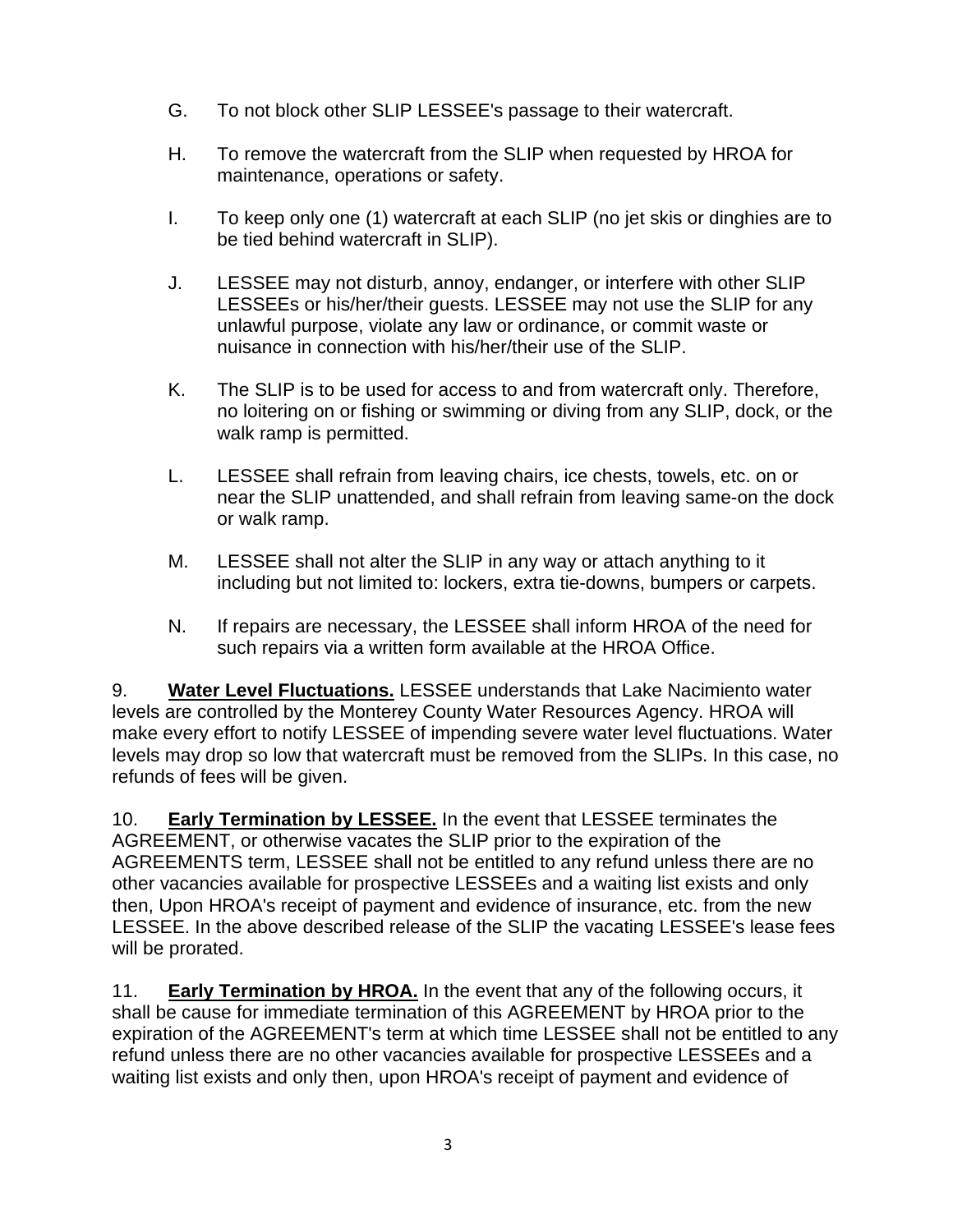insurance, etc. from the new LESSEE. In the above described release of the SLIP the vacating LESSEE's lease fees will be prorated:

- A. LESSEE fails to make any payment within thirty (30) days of the delinquent date
- B. LESSEE fails to maintain their good standing with HROA for any thirty (30) day period
- C. LESSEE's insurance coverage is lapsed or cancelled due to nonpayment by LESSEE
- D. LESSEE's insurance coverage is cancelled due to other than nonpayment; and LESSEE fails to cure within thirty (30) days.
- E. LESSEE is no longer an owner associated with HROA
- F. LESSEE fails to register watercraft located in the SLIP with HROA within five. (5) days of written notice by HROA by warning, citation or letter

Any guest of LESSEE who fails to appropriately register with HROA prior to use of the SLIP, fails to maintain appropriate insurance and provide evidence of that to HROA, or fails to pay the fee provided for will be automatically denied any future right of use of any SLIP, by being placed on a revoked right of use list. Additionally, a warning or citation may be issued against the LESSEE. Any dispute related to being denied use by HROA of LESSEE's guest, shall be decided by the HROA Board of Directors at the request of the LESSEE.

12. **Attorney's Fees.** In any legal action brought by either party to enforce the terms of this AGREEMENT, the prevailing party is entitled to all costs incurred in connection with such action, including reasonable attorney's fees.

13. **Entire AGREEMENT.** This AGREEMENT contains all the agreements of the parties and cannot be amended or modified except by written agreement, authorized in writing by the HROA Board of Directors.

14. **Service of Notices.** For the purpose of service of process of notices and demands. **(This information must be kept current):**

LESSEE's address is experience of the state of the state of the state of the state of the state of the state of the state of the state of the state of the state of the state of the state of the state of the state of the st

LESSEE's Phone  $\#$  is  $($   $)$ 

Alternate-Phone  $\#$  is  $( )$ 

Notices, demands and service of process for HROA may be served on HROA at the following address: 3945 Heritage Road, Lake Nacimiento, Paso Robles, CA 93446